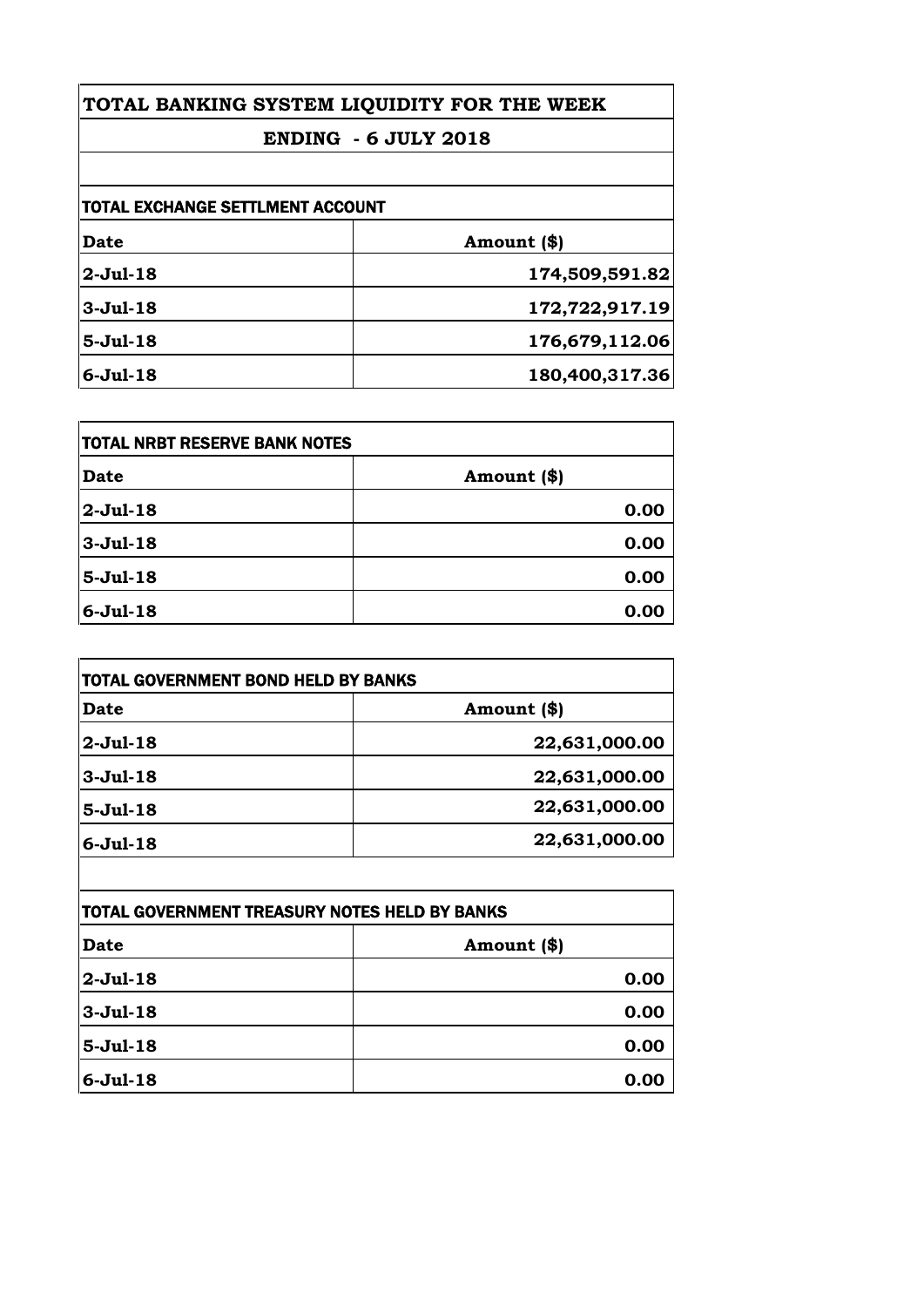| TOTAL BANKING SYSTEM LIQUIDITY FOR THE WEEK<br><b>ENDING - 13 JULY 2018</b> |                |
|-----------------------------------------------------------------------------|----------------|
|                                                                             |                |
| <b>TOTAL EXCHANGE SETTLMENT ACCOUNT</b>                                     |                |
| Date                                                                        | Amount (\$)    |
| $9-Jul-18$                                                                  | 180,857,124.65 |
| $10-Jul-18$                                                                 | 180,703,699.15 |
| $11-Jul-18$                                                                 | 178,263,872.15 |
| 12-Jul-18                                                                   | 181,817,412.20 |
| 13-Jul-18                                                                   | 181,872,483.29 |

| TOTAL NRBT RESERVE BANK NOTES |             |
|-------------------------------|-------------|
| Date                          | Amount (\$) |
| $9 - Jul - 18$                | 0.00        |
| $10-Jul-18$                   | 0.00        |
| $11-Jul-18$                   | 0.00        |
| 12-Jul-18                     | 0.00        |
| 13-Jul-18                     | 0.00        |

| Date             | Amount (\$)   |
|------------------|---------------|
| $9-Jul-18$       | 22,631,000.00 |
| $10 -$ Jul $-18$ | 22,631,000.00 |
| $11-Jul-18$      | 22,631,000.00 |
| $12$ -Jul-18     | 22,631,000.00 |
| 13-Jul-18        | 22,631,000.00 |

| TOTAL GOVERNMENT TREASURY NOTES HELD BY BANKS |             |
|-----------------------------------------------|-------------|
| <b>Date</b>                                   | Amount (\$) |
| $9-Jul-18$                                    | 0.00        |
| $10-Jul-18$                                   | 0.00        |
| $11-Jul-18$                                   | 0.00        |
| 12-Jul-18                                     | 0.00        |
| 13-Jul-18                                     | 0.00        |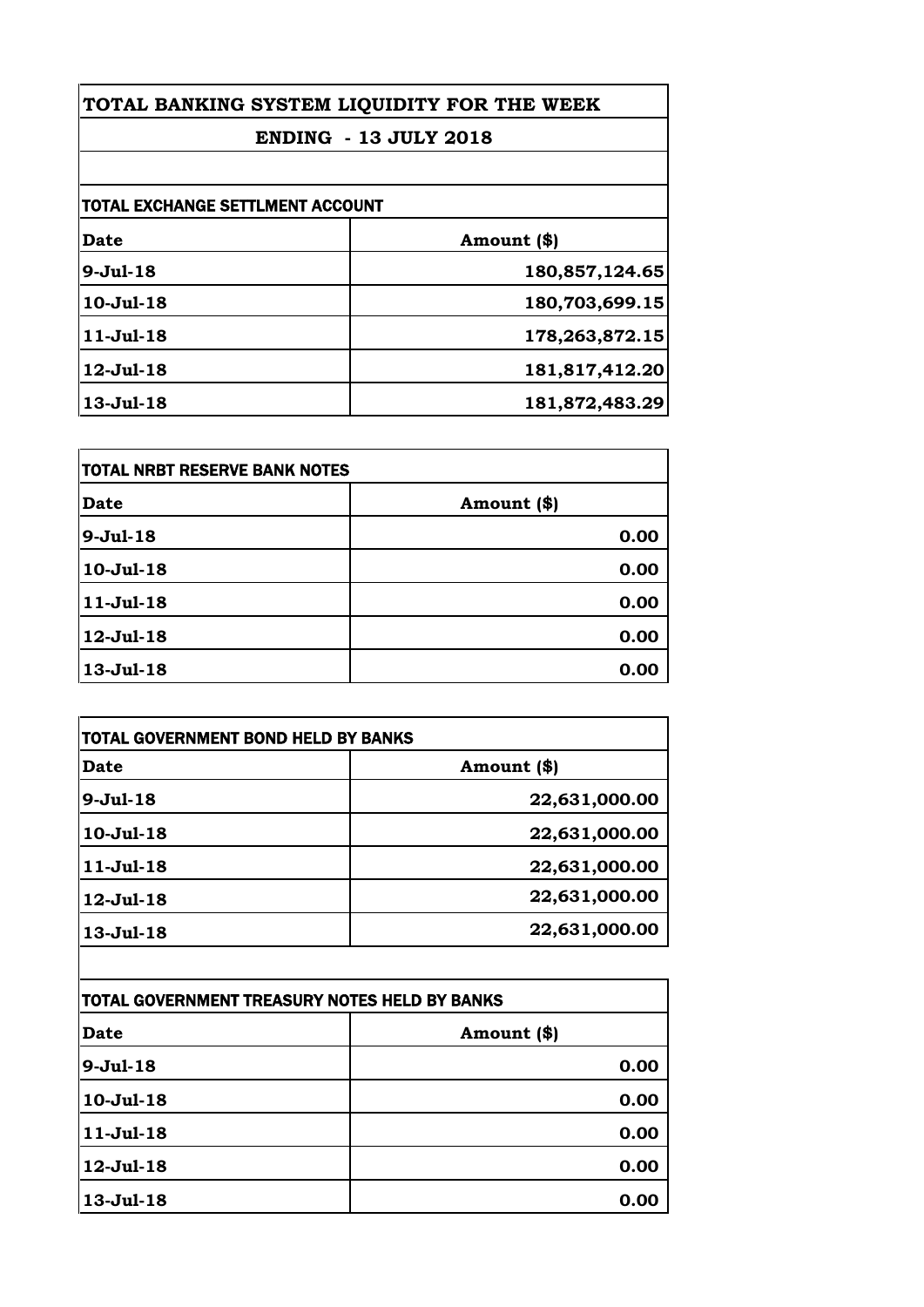| TOTAL BANKING SYSTEM LIQUIDITY FOR THE WEEK<br><b>ENDING - 20 JULY 2018</b> |  |
|-----------------------------------------------------------------------------|--|
|                                                                             |  |
| TOTAL EXCHANGE SETTLMENT ACCOUNT                                            |  |
| Amount (\$)                                                                 |  |
| 182,060,838.13                                                              |  |
| 182,068,912.19                                                              |  |
| 181,846,583.34                                                              |  |
| 182,009,775.74                                                              |  |
| 181,679,709.94                                                              |  |
|                                                                             |  |

| <b>TOTAL NRBT RESERVE BANK NOTES</b> |             |
|--------------------------------------|-------------|
| Date                                 | Amount (\$) |
| 16-Jul-18                            | 0.00        |
| 17-Jul-18                            | 0.00        |
| 18-Jul-18                            | 0.00        |
| 19-Jul-18                            | 0.00        |
| $20 -$ Jul-18                        | 0.00        |

| Date            | Amount (\$)   |
|-----------------|---------------|
| 16-Jul-18       | 22,631,000.00 |
| $17 -$ Jul-18   | 22,631,000.00 |
| $18 - Jul - 18$ | 22,631,000.00 |
| 19-Jul-18       | 22,631,000.00 |
| 20-Jul-18       | 22,631,000.00 |

| TOTAL GOVERNMENT TREASURY NOTES HELD BY BANKS |             |
|-----------------------------------------------|-------------|
| <b>Date</b>                                   | Amount (\$) |
| $16 -$ Jul $-18$                              | 0.00        |
| 17-Jul-18                                     | 0.00        |
| $18 - Jul - 18$                               | 0.00        |
| 19-Jul-18                                     | 0.00        |
| $20 -$ Jul $-18$                              | 0.00        |